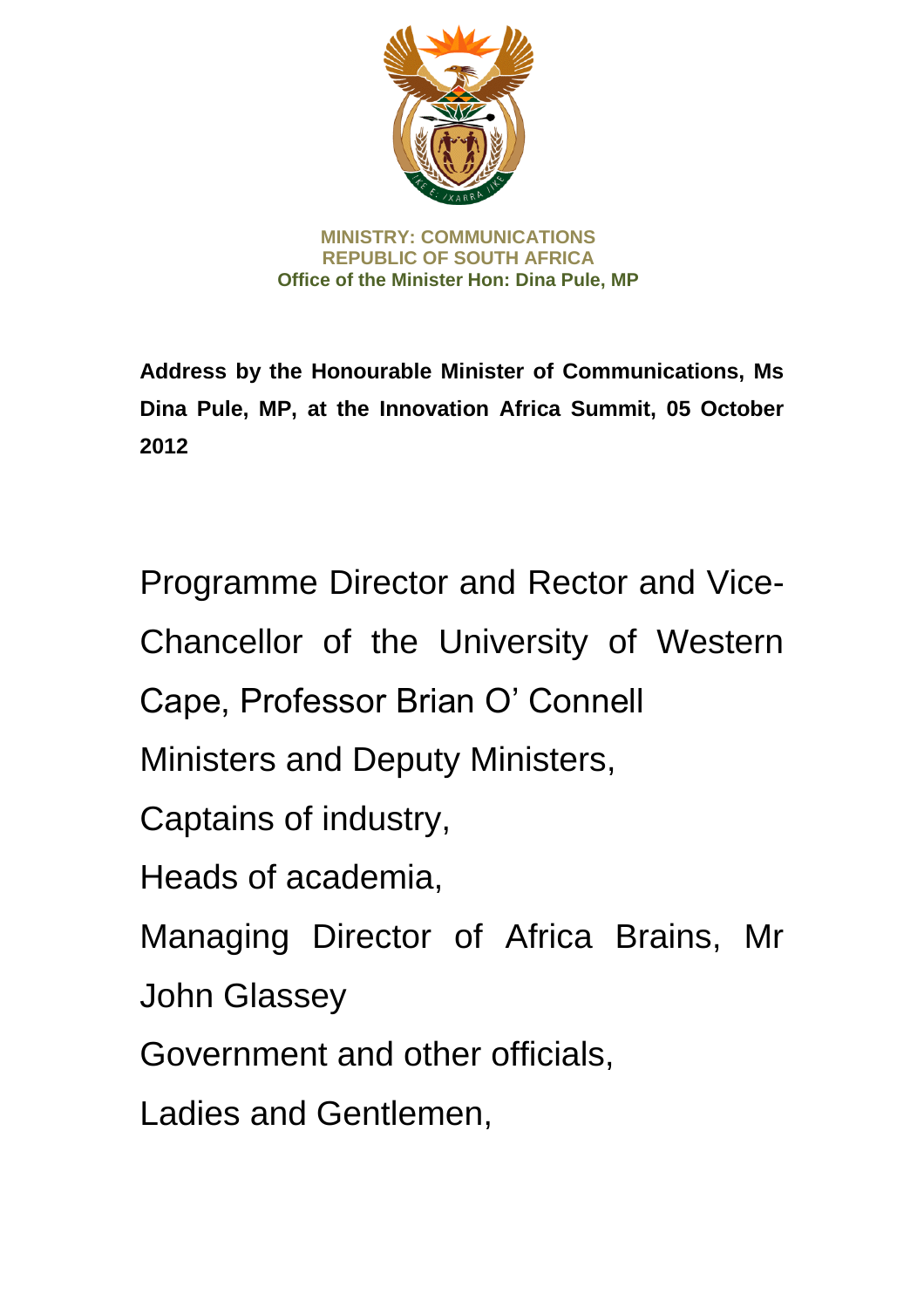It goes without saying that innovation is at the centre of engendering successful change in addressing major issues, whether they are societal, technical, scientific or commercial. The big question is how we channel and harness innovation to address the major challenges we face as a nation in South Africa.

Many small innovations operating in isolation have a very difficult task in making the desired impact on the many priorities we face in our society.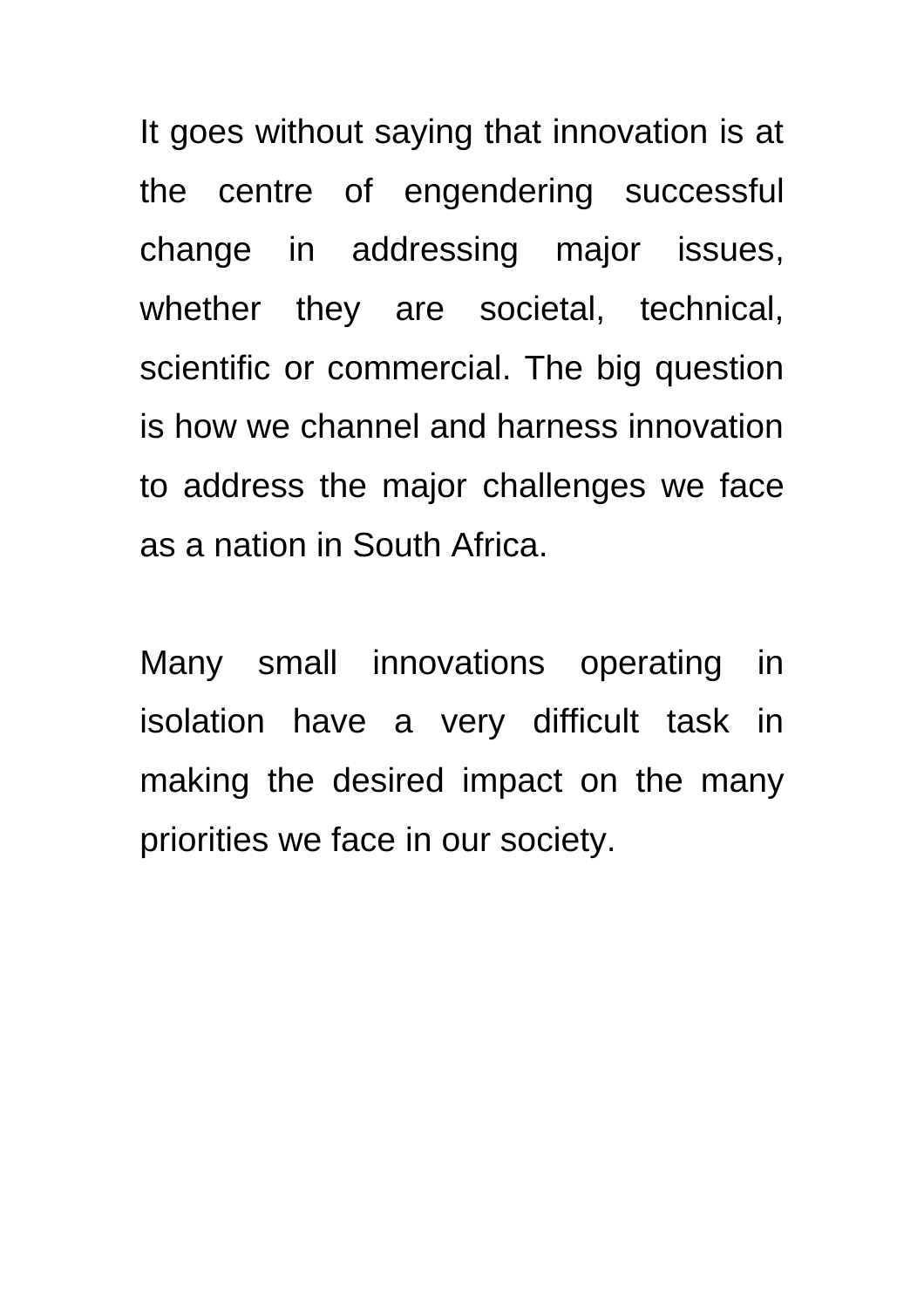This then means that we need to focus on the nexus between 'creativity' i.e. unfettered free thought and the structures or 'architecture' needed to harness the inbuilt creativity that exists in many, many people whether they have high levels of formal education or not.

History abounds with examples of those who had no specialist training solving the major problems facing various aspects of science, business, government and the like. We should not forget that it was a humble carpenter who solved the problem of longitude through the development of an accurate clock.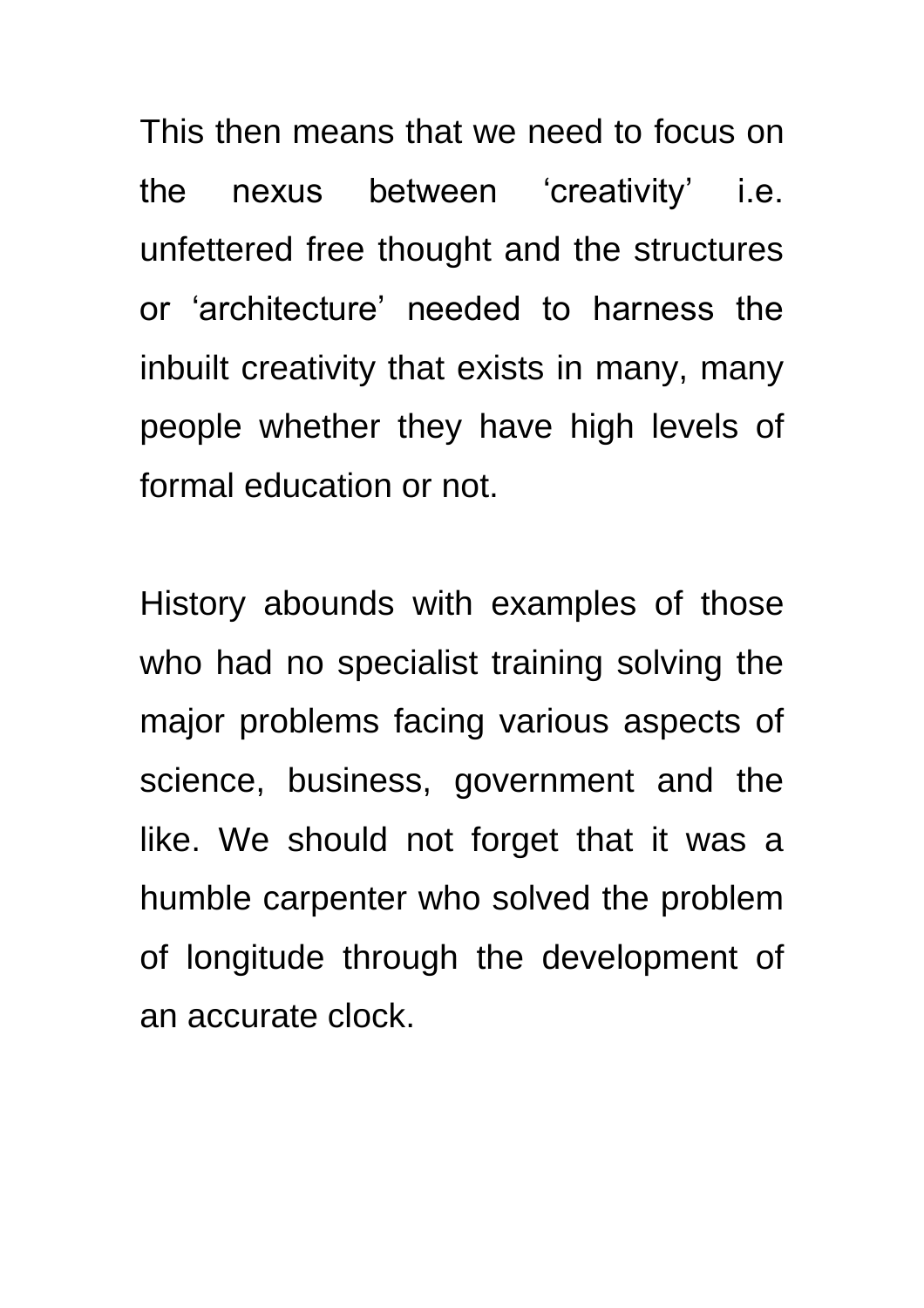Harrison's clocks, which now reside in Greenwich, serve as a clear reminder that innovation need not only address significant issues, but for impact, innovation needs to operate within a system i.e. an architecture.

Apple founder Steve Jobs famously said this of market research:

"You can't just ask customers what they want then try to give it to them. By the time you get it built, they'll want something new."

Jobs reinvented whole industries. Before the appearance of the iPod in 2001, there was little interest in MP3 music players.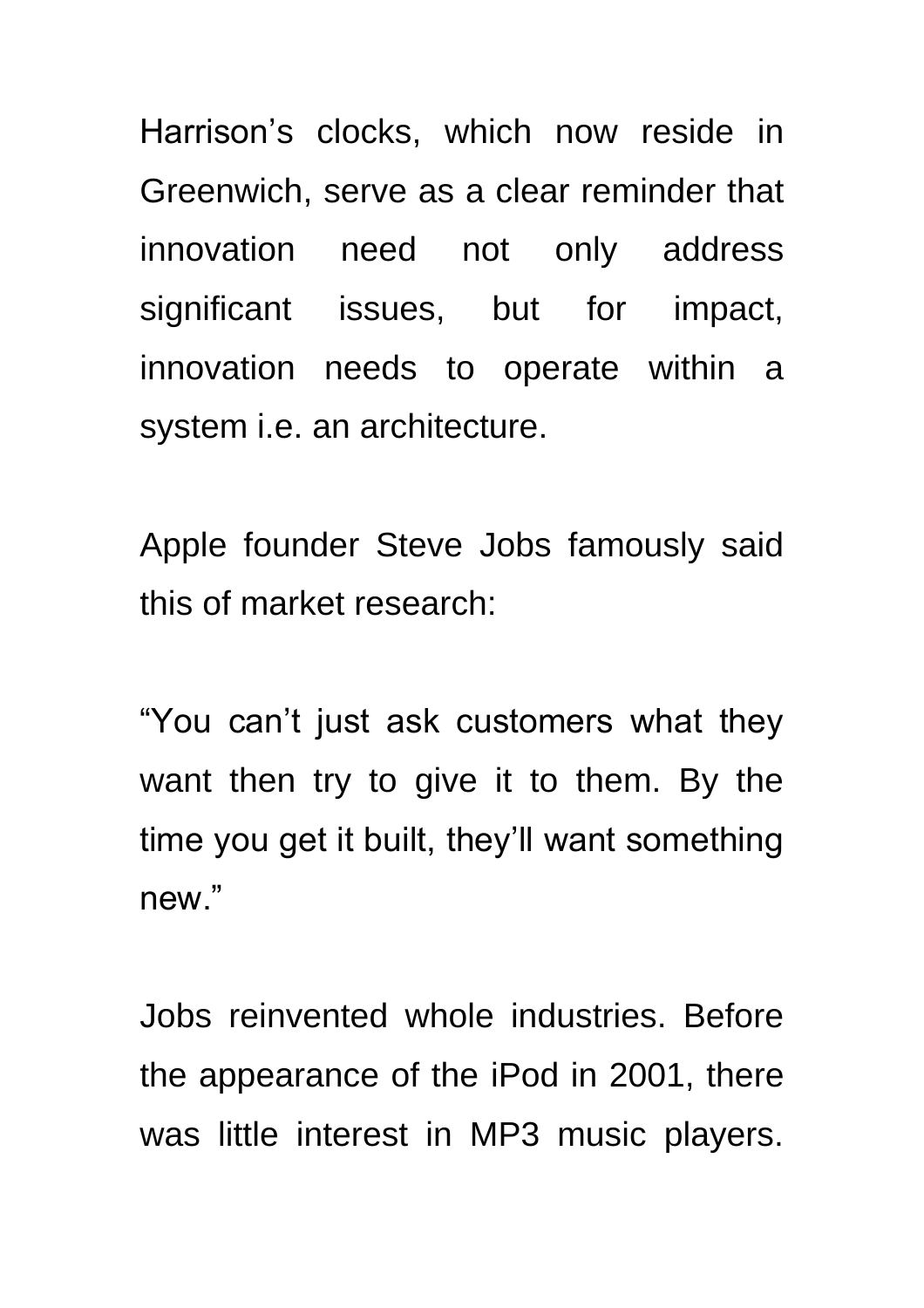The development of the iPod, iPhone and iPad into cult products are now legendary. Of course it has been recently discovered that Apple does conduct market research. It is this kind of innovation which we now seek to emulate, an organized chaos, if you will.

The major issue we face revolves around equity – equity in opportunity, equity in capacity building, socio-economic equity, human equity, gender equity and the like.

One thing that has become abundantly clear is that success in addressing equity in the 21st century will involve the social appropriation of ICT for local benefit.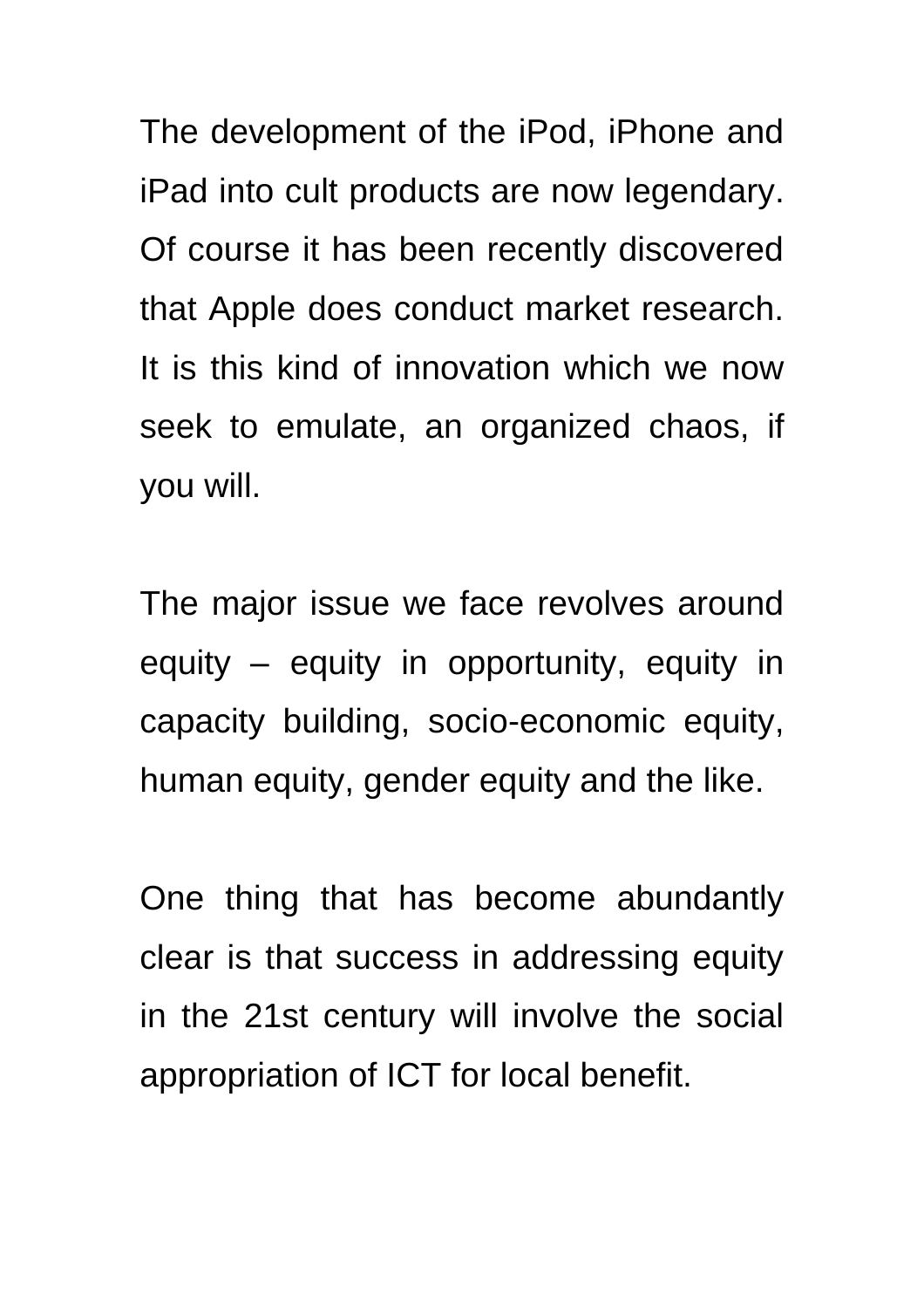If we need reminding of the absolute hunger for people to socially appropriate ICT for local benefit then we need look no further than the adoption of cellphone technology in Africa.

There are now more than 695 million cellphone subscriptions in sub-saharan Africa; a 400% increase in the last 10 years and it is still growing at an incredible rate each year.

The adoption of social media has exceeded much of the conventional industry, education and government wisdom, forcing a total rethink that encapsulates the involvement of people in the transactions between these sectors and their customers.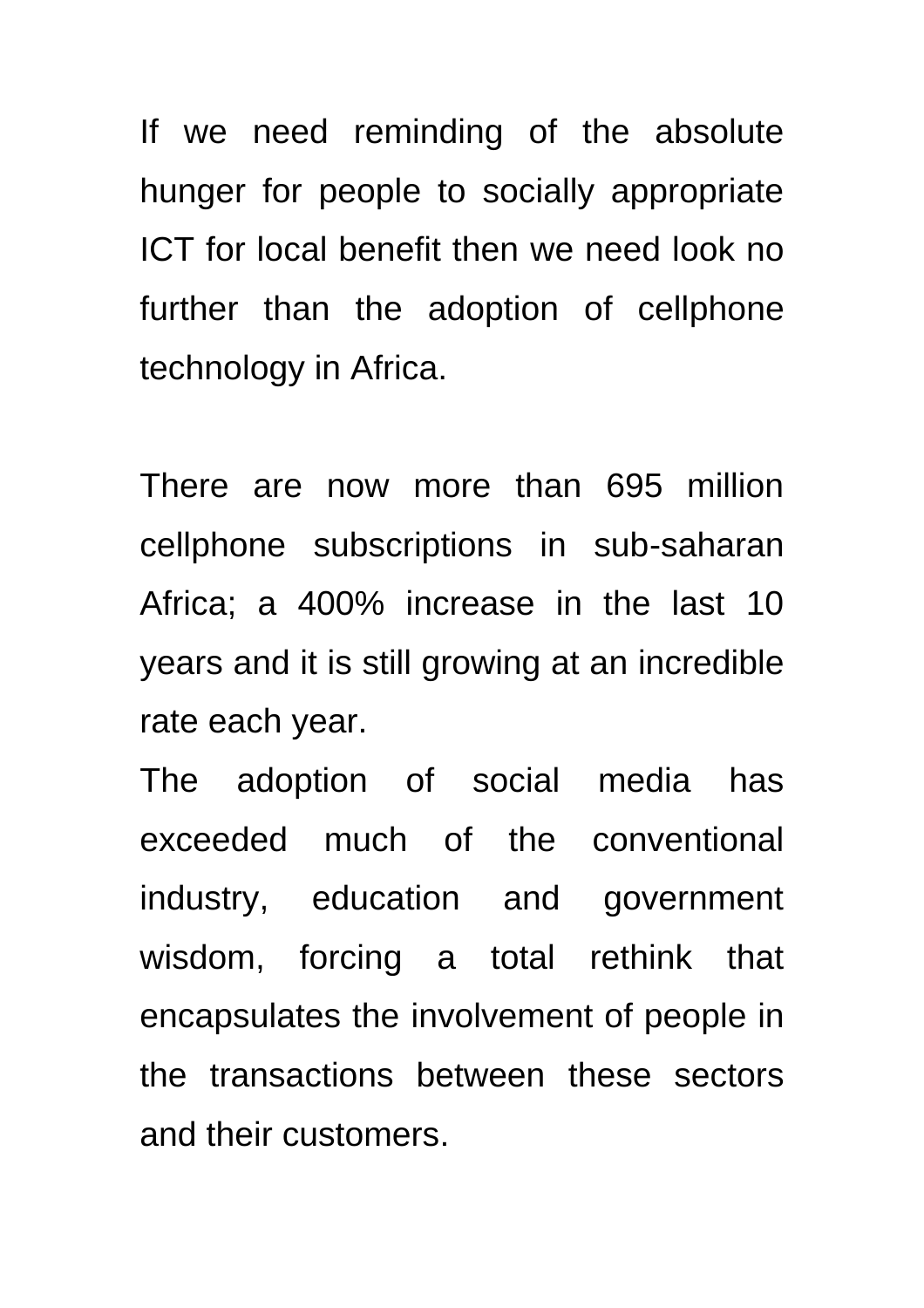Nowhere is change more evident than in the unprecedented escalation of the capacity, mobility, affordability and accessibility of new forms of ICT. If we had held this conference just two years ago, one would have struggled to find an iPad or other tablet in the room. Today it is a given. For the populace at large, the cellphone is now standard fare.

And there can be no doubt that the biggest potential for useful impact of this technology is in dealing with inequity in developmental states such as ours which represent more than 50% of the global population.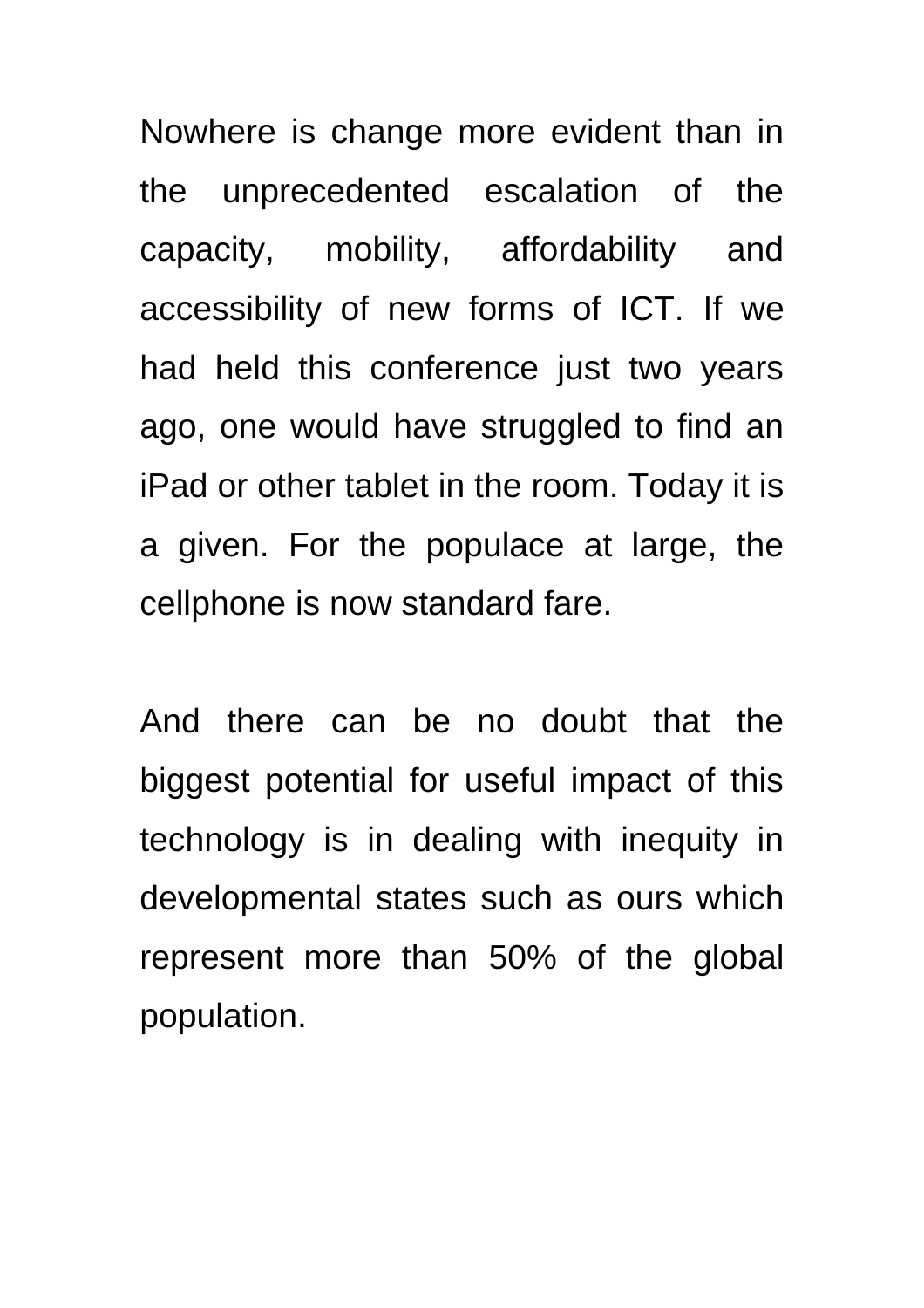Mobile technology has revolutionized access to health services, banking, education, entertainment and information for many Africans. One only has to think of the growth in mobile money platforms across the continent to name but one example of this.

The African population is on average much younger than that of the rest of the world. And whilst facing greater uncertainty and with much lower disposable income, its willingness to adopt and appropriate this new technology is amply demonstrated by the uptake of all types of mobile technology. This is often more than 100 percent.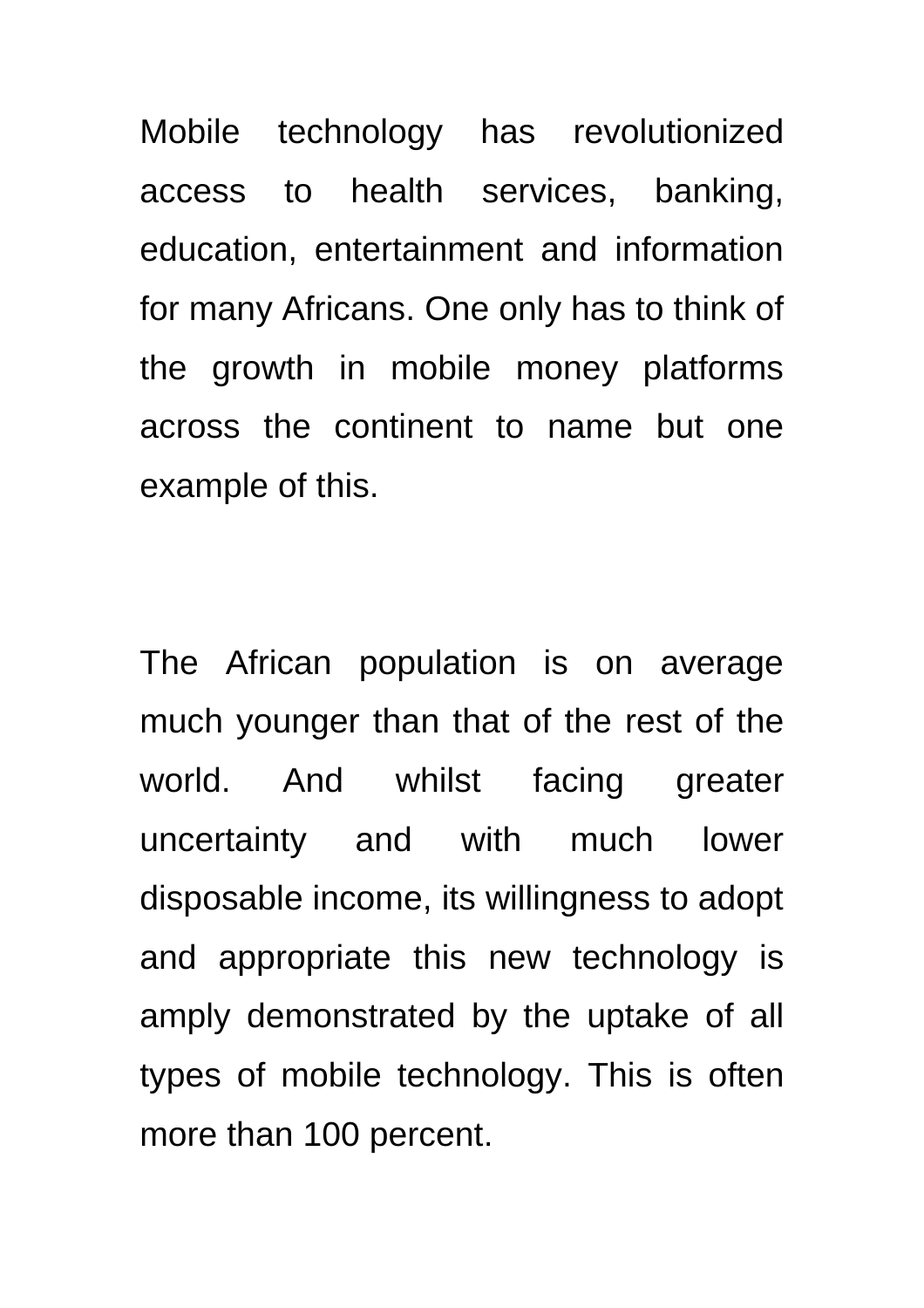South Africa's cellphone penetration rate has been pegged at 105 percent. Mobile penetration has in turn boosted internet access with the Internet Access in South Africa 2012 report indicating growth of 25 percent, with an 8,5 million internet user base at the end of 2011.

It is expected that South African Internet users will exceed 10 million by the end of this year, accounting for approximately 20 percent of the population. The potential to address the service delivery challenges our country faces through ICT cannot be left unexploited.

Ladies and Gentlemen,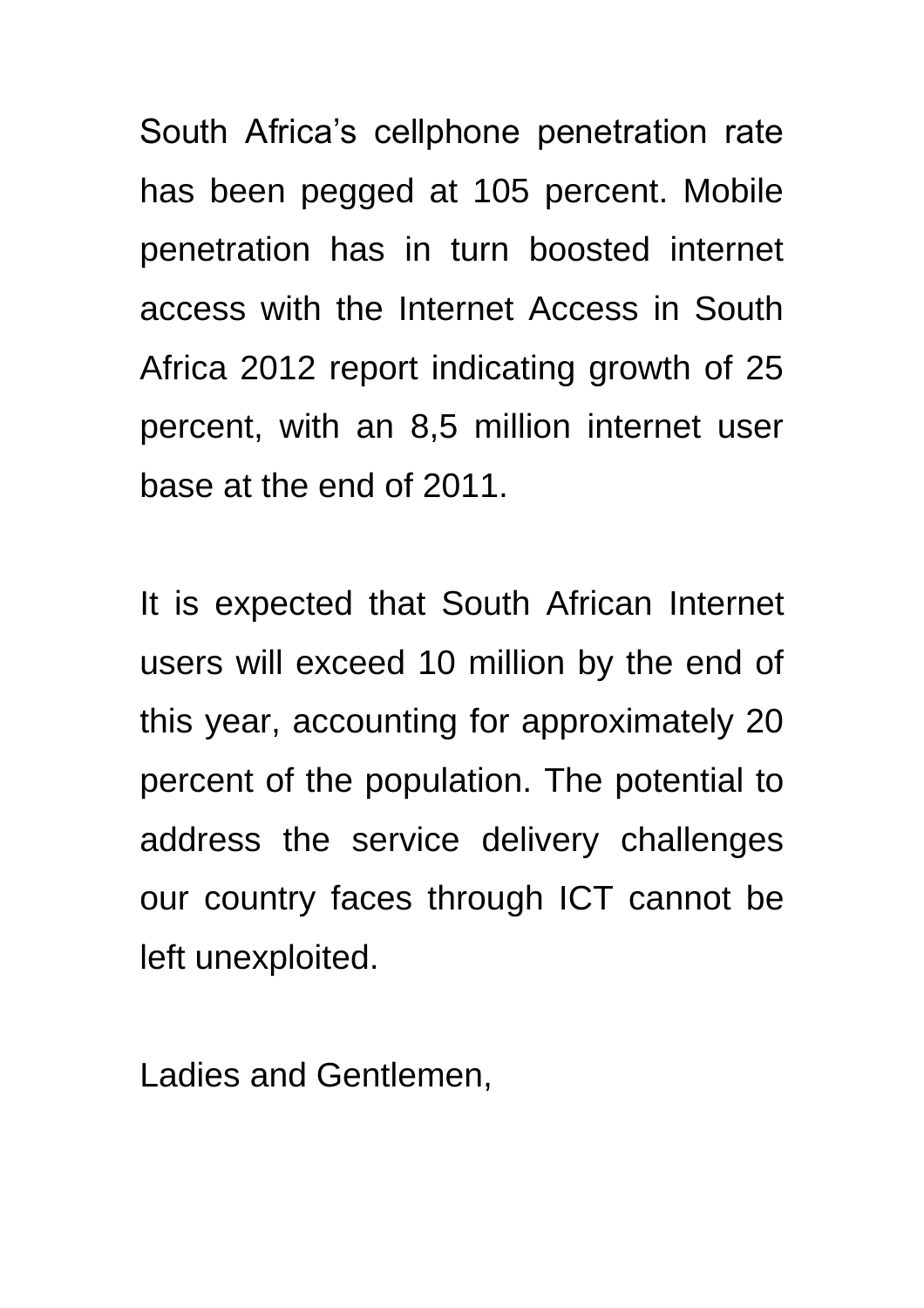What we have found in South Africa is that we need to respond to the challenges and opportunities that this new technology brings, with new approaches.

Approaches that recognise that social and cultural aspects are vital to dealing with inequity, prosperity, new forms of developing a creative economy and building a more self-reliant and resilient socio-economic base.

We have also learnt that we need to move past the 'doing to' and the 'doing for' paradigm into a 'doing with' approach and that the new forms of ICT can facilitate. Social media engagement is one example of this.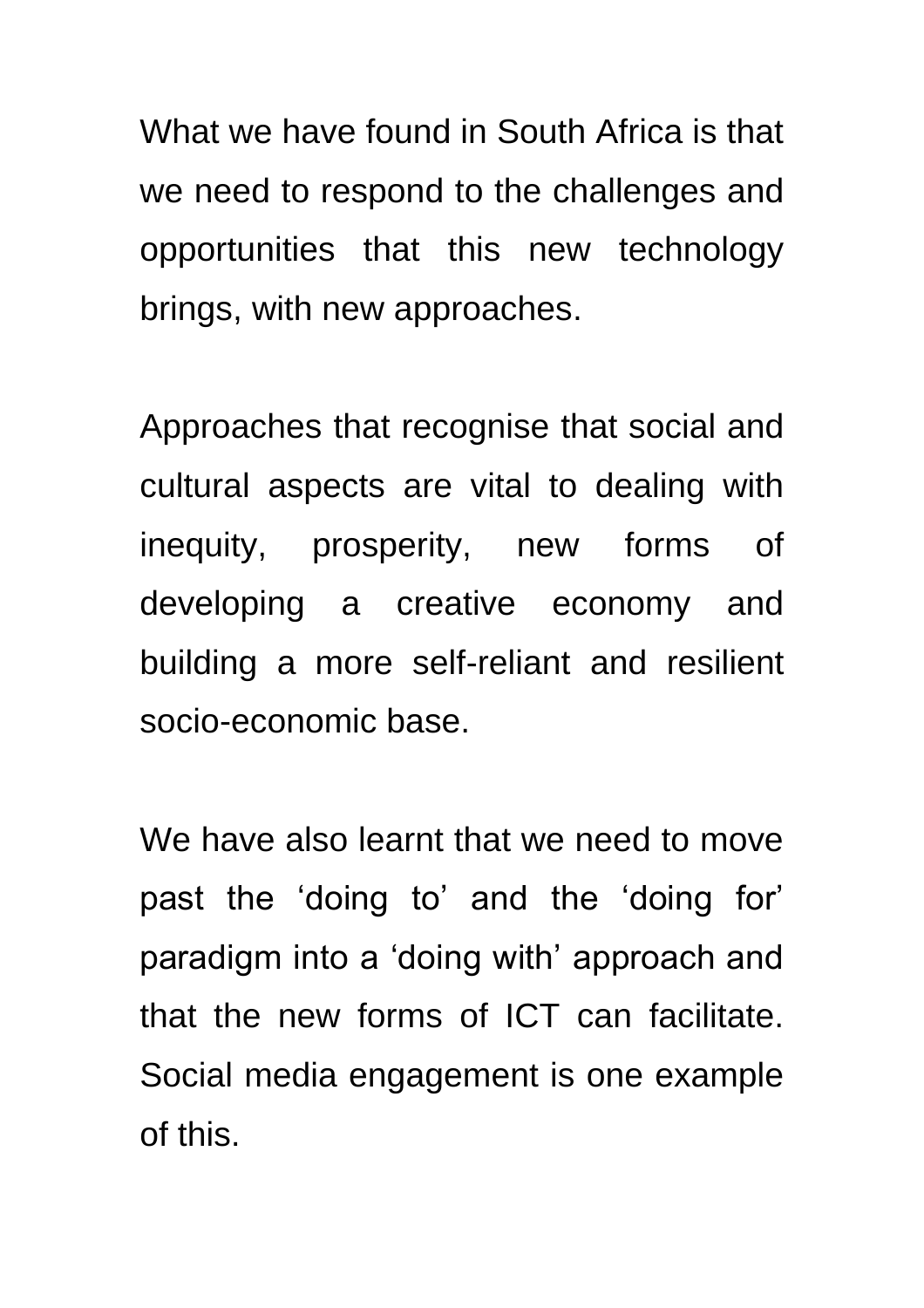There can be no doubt that that these new developments in ICT are ideally suited to making this the African Century. We have recognised that in dealing with the opportunity we have been presented with by these tremendous advances in mobile ICT, we need to aggregate policy across traditional government service departments, education, business, civil society and organised labour.

We also need to establish and provide a collaborative aggregation framework at the community level to achieve a positive impact against our national and global goals.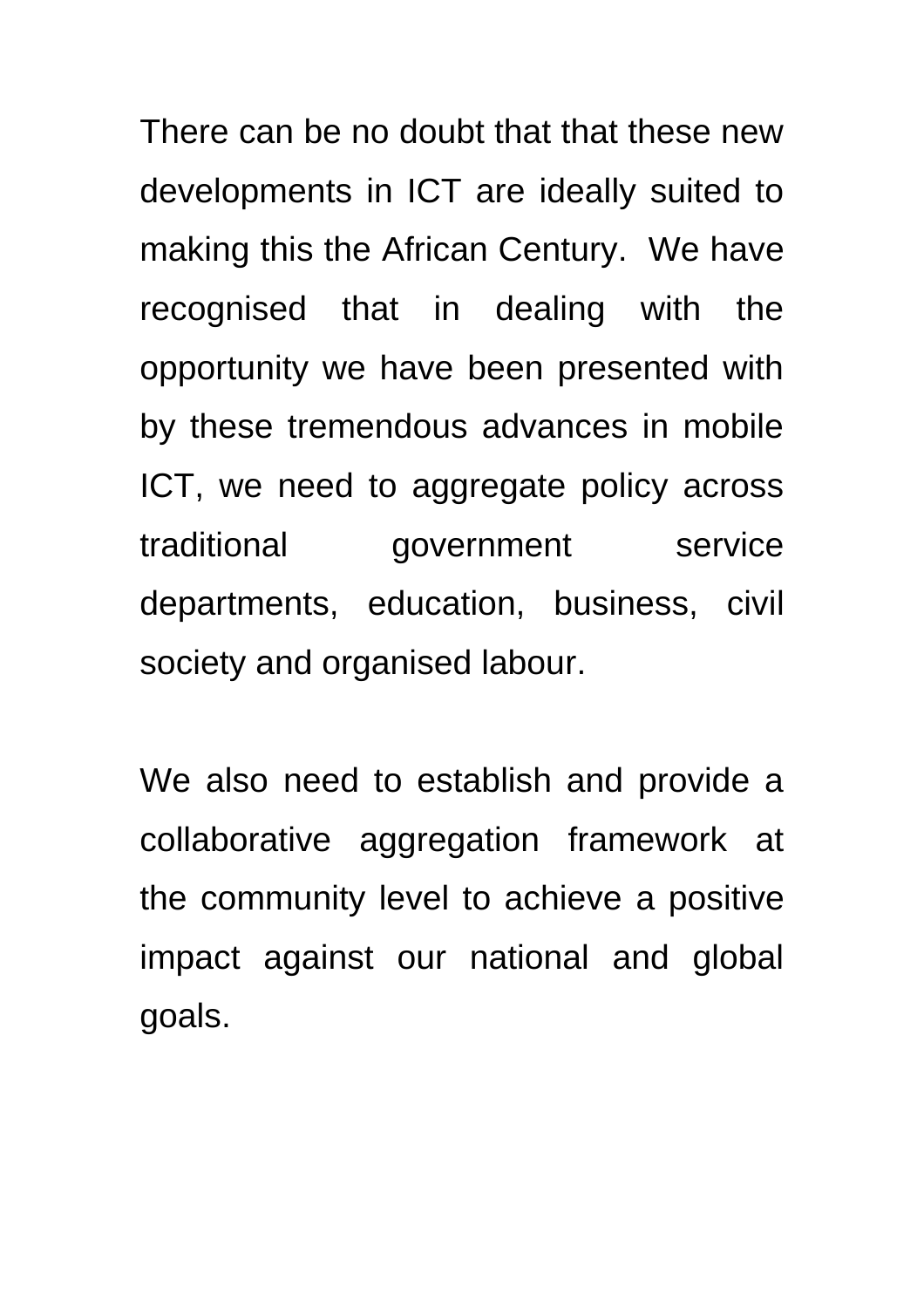That we now need a concerted and integrated approach across government, business, education, civil society and organised labour is made very clear by South Africa's slipping in e-readiness rankings, as indicated by the World Economic Forum's 2012 Global Information Technology Report. We are now ranked 72nd from a position of 47th just five years ago. This in spite of advances in certain areas of ICT.

Quite certainly Albert Einstein's definition of insanity, 'doing the same thing over and over again and expecting different results', has poignancy in the context of both reality of the inequitable situation and the obvious intention of this forum.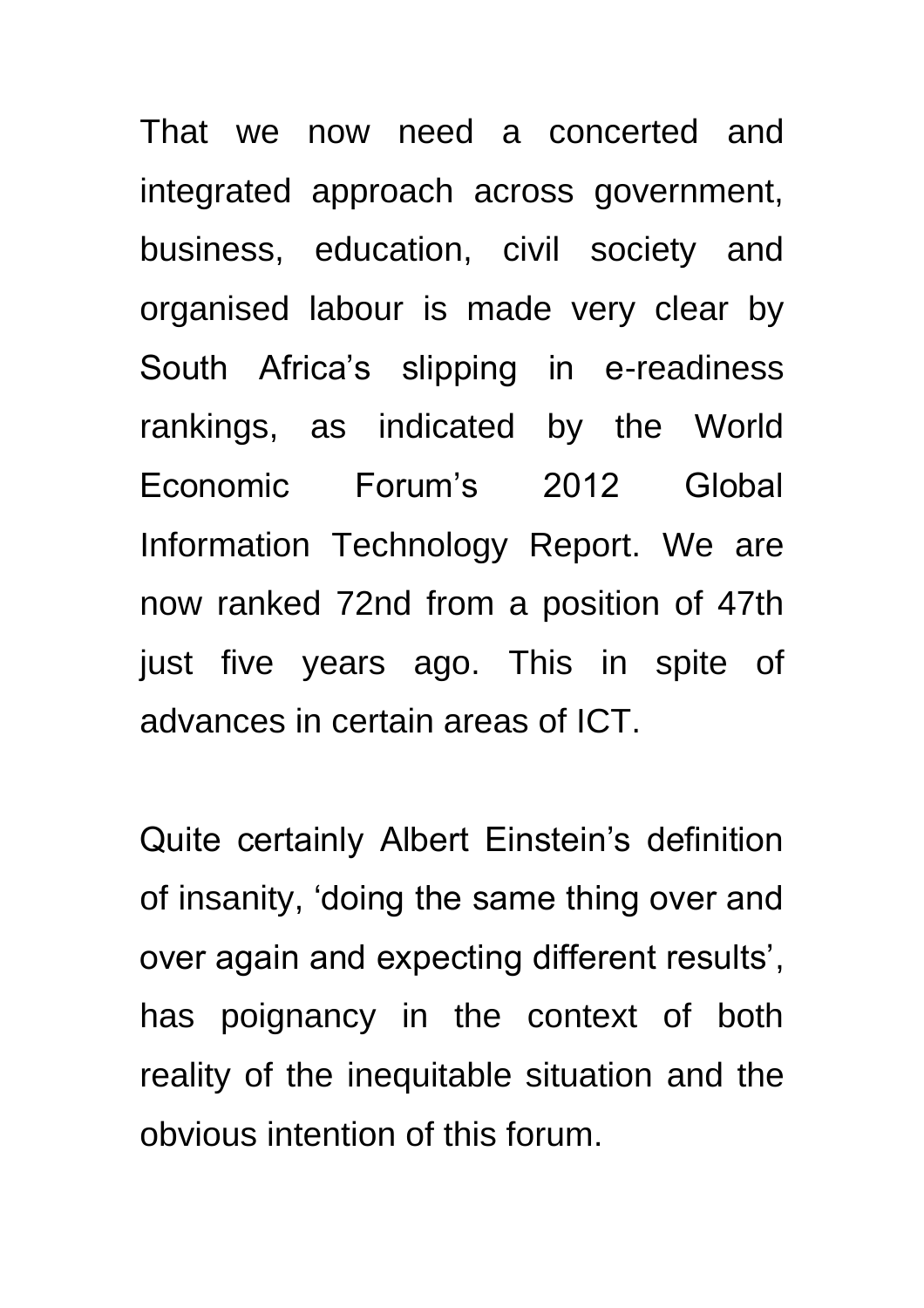Our e-Skills Institute has sought to address this through the establishment of provincial Knowledge Production and Coordination Hubs at our local Universities.

This recently commenced process provides a formal space for Government, Business, Education, Civil Society and Organised Labour to come together to coordinate efforts and create new applications more relevant to, more engaged with and more owned by local actors.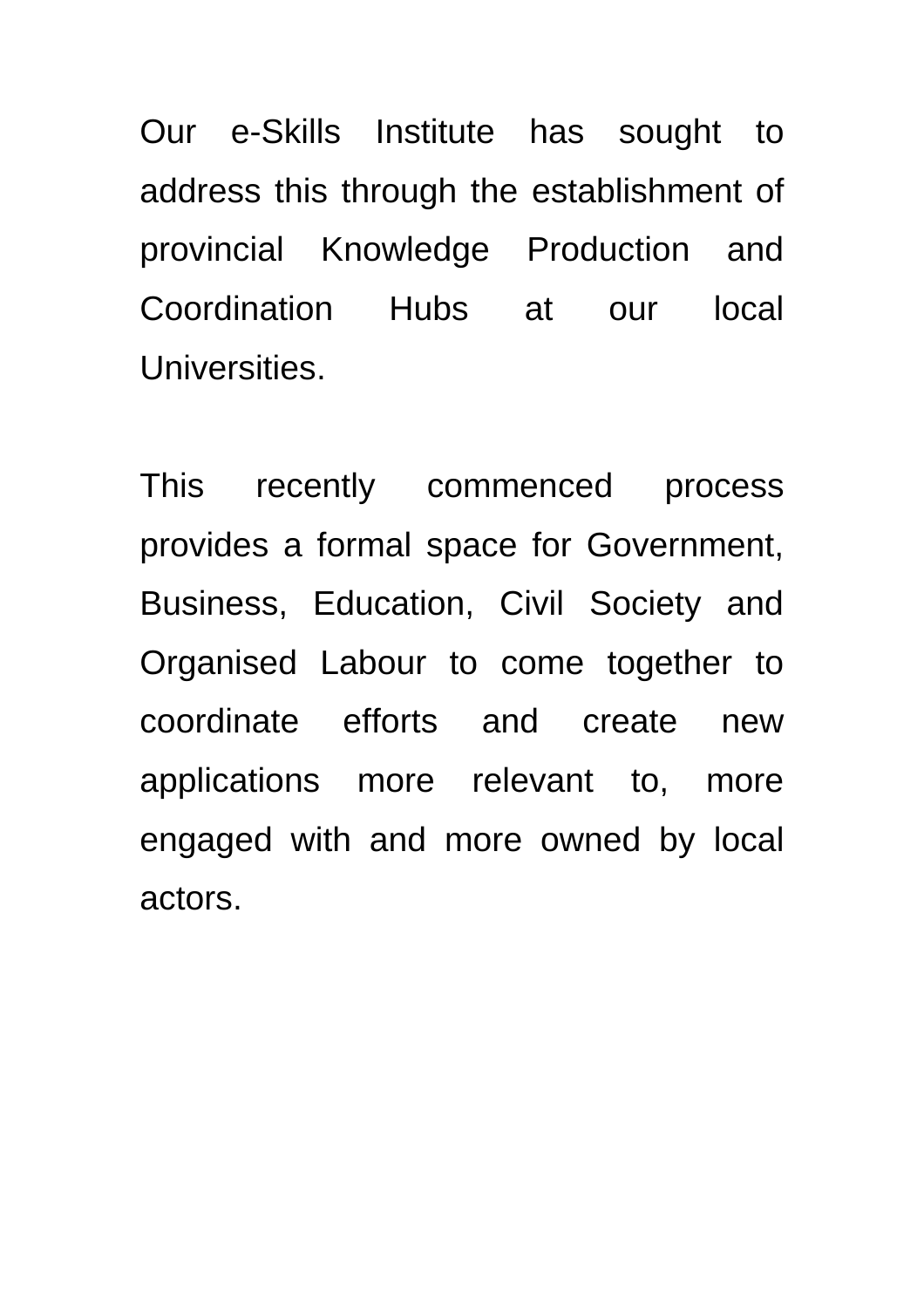This process is designed to ensure that new technology is best fitted to local culture, local circumstances and local needs whilst being directly linked to the global environment and its innovation.

Such a process recognises that we must concentrate on building local astuteness regardless of formal educational qualifications and regardless of the complexity of the whole range of government service delivery options across a wide range of government departments.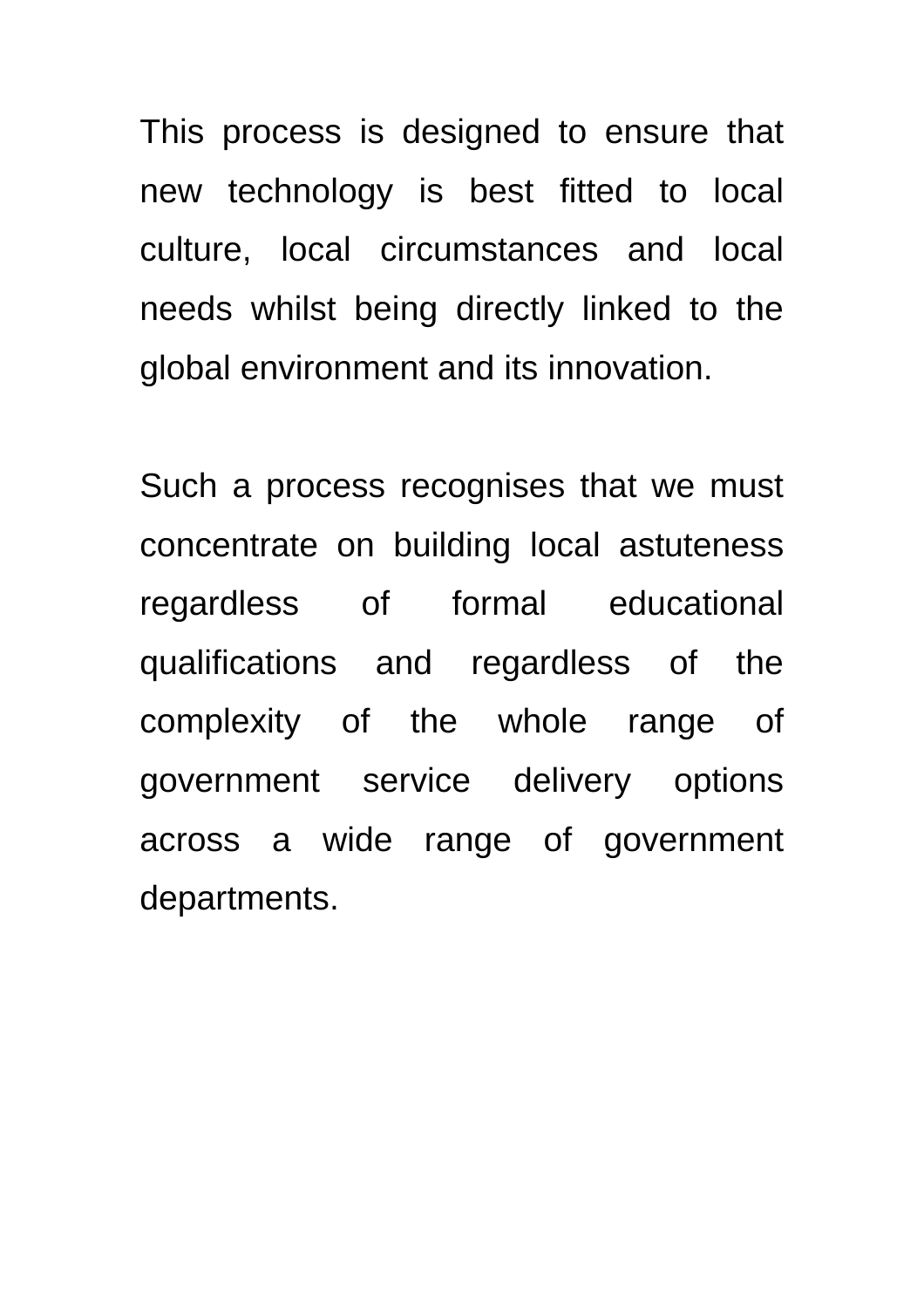This will maximise effective access by the community and develop our inbuilt practical innovativeness in a new world that does not recognise the stovepipes of government agencies, business, education and civil society needs.

We have recognised that new technological developments will allow us to aggregate effort across the stakeholder groups in Business, Government, Education, Civil Society and Organised Labour in ways that make sense and can make a difference at the local level where innovation has to occur in order for us to deal with our embedded inequity.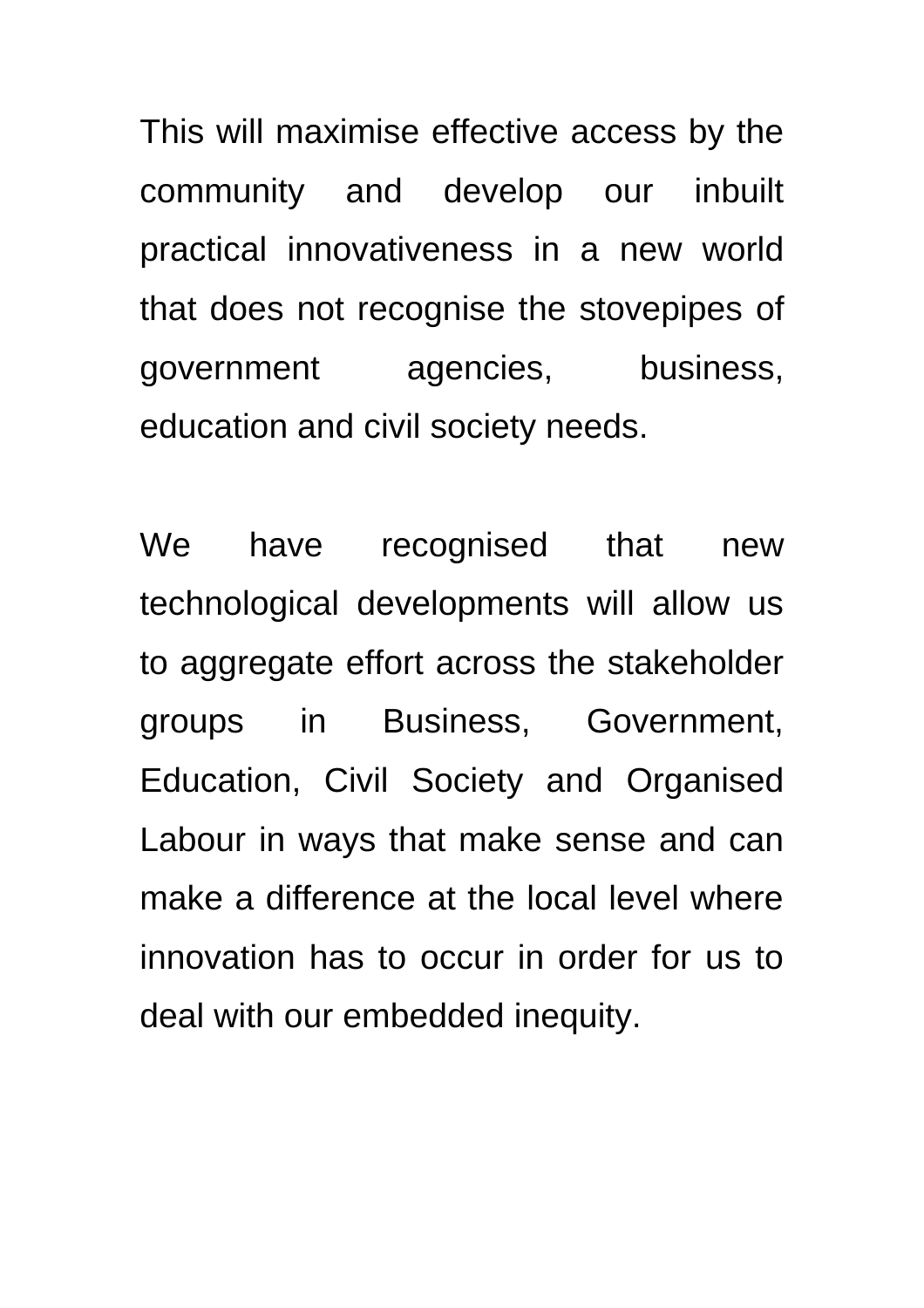It is worthwhile remembering the impact that Land Grant Universities & Colleges had in developing the massive agricultural and rural development that occurred in the United States during the late 1800s and for much of the 1900s.

At this time the Government recognised that successful rural development was dependent on providing a focused approach around applied education and training. This ensured a sustainable approach, which built socio-economic benefits and developed social astuteness across the breadth and depth of society.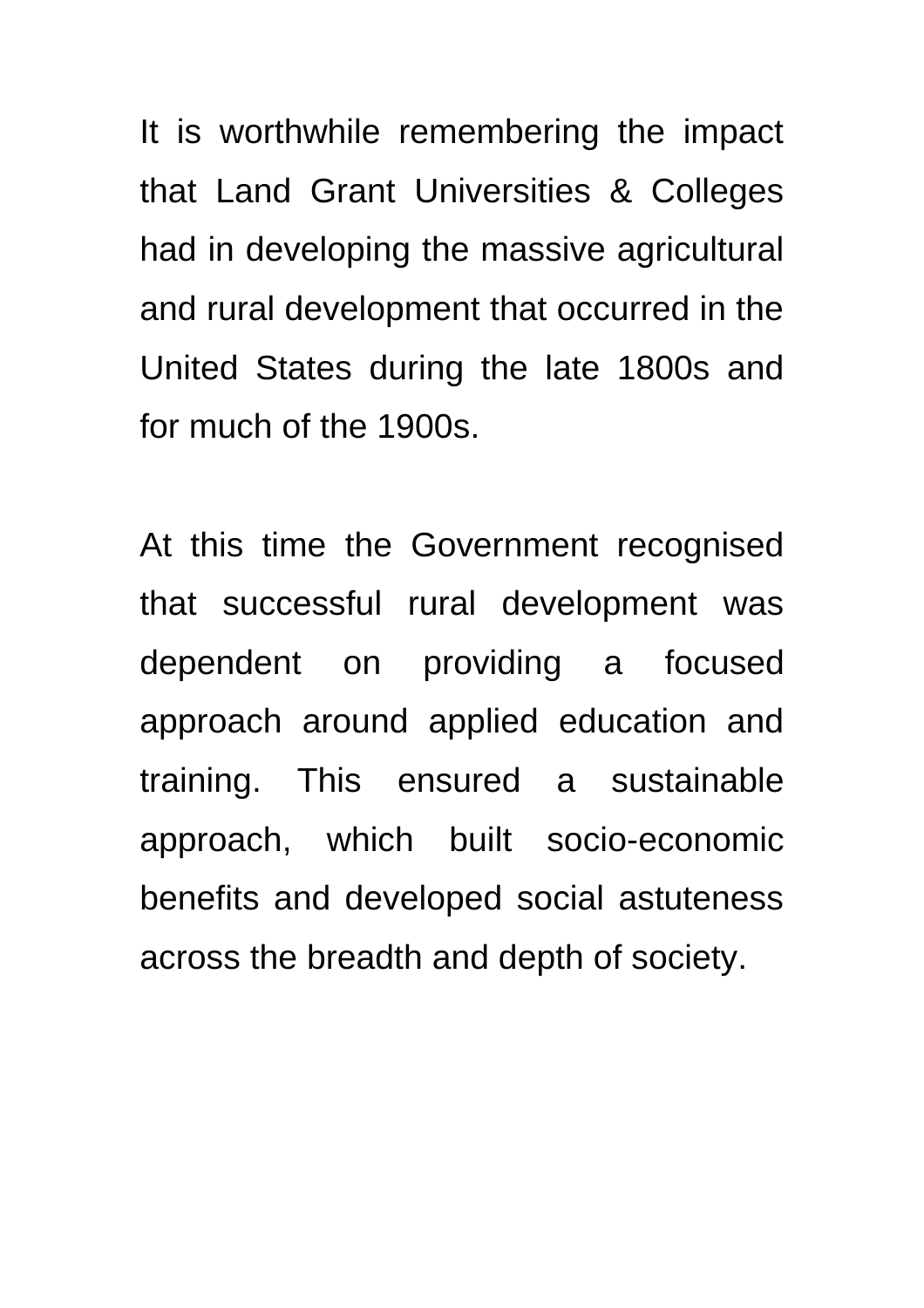These Land Grant Universities established research and extension or outreach centres that built bridges between society, the economy, innovation and business development with education and government service delivery.

It can be successfully argued that this effort was largely responsible for providing the basis for the United States to become a successful industrial power.

The analogies between this approach and that which we now face in the emerging Information Age, reinforced by the huge uptake of modern cellphone technologies in dealing with equity, could not be stronger.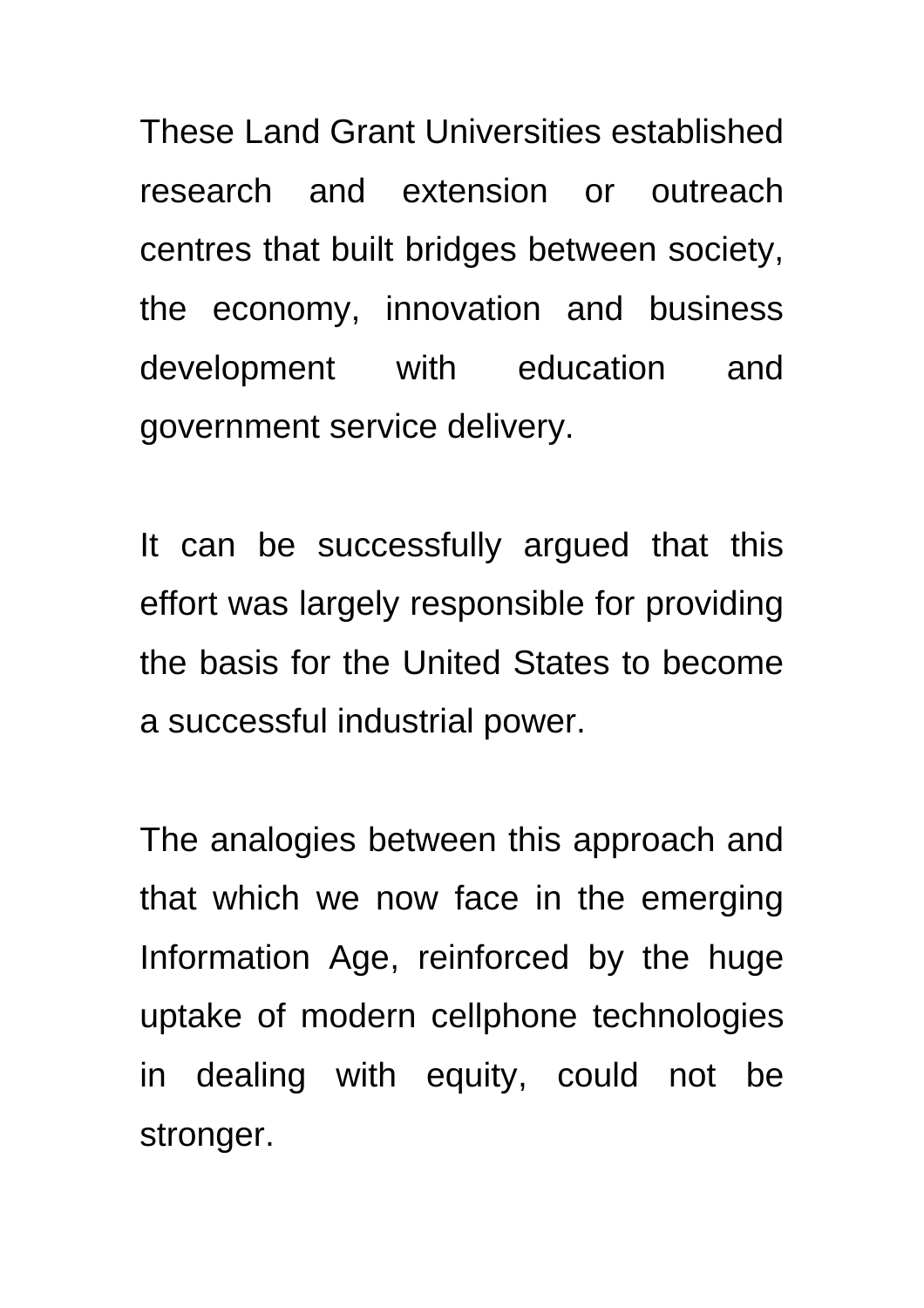Our communities have demonstrated that they have an unquenchable thirst for these new forms of ICT and it is our responsibility to respond in new ways that make sense to them in developing their inbuilt creativity.

Clearly this means that we must develop new forms of collaborative intervention which can aggregate multi-stakeholder effort at the interface between them and our communities to help them build their own answers to deep seated and entrenched issues which are at the base of the huge inequities we need to deal with.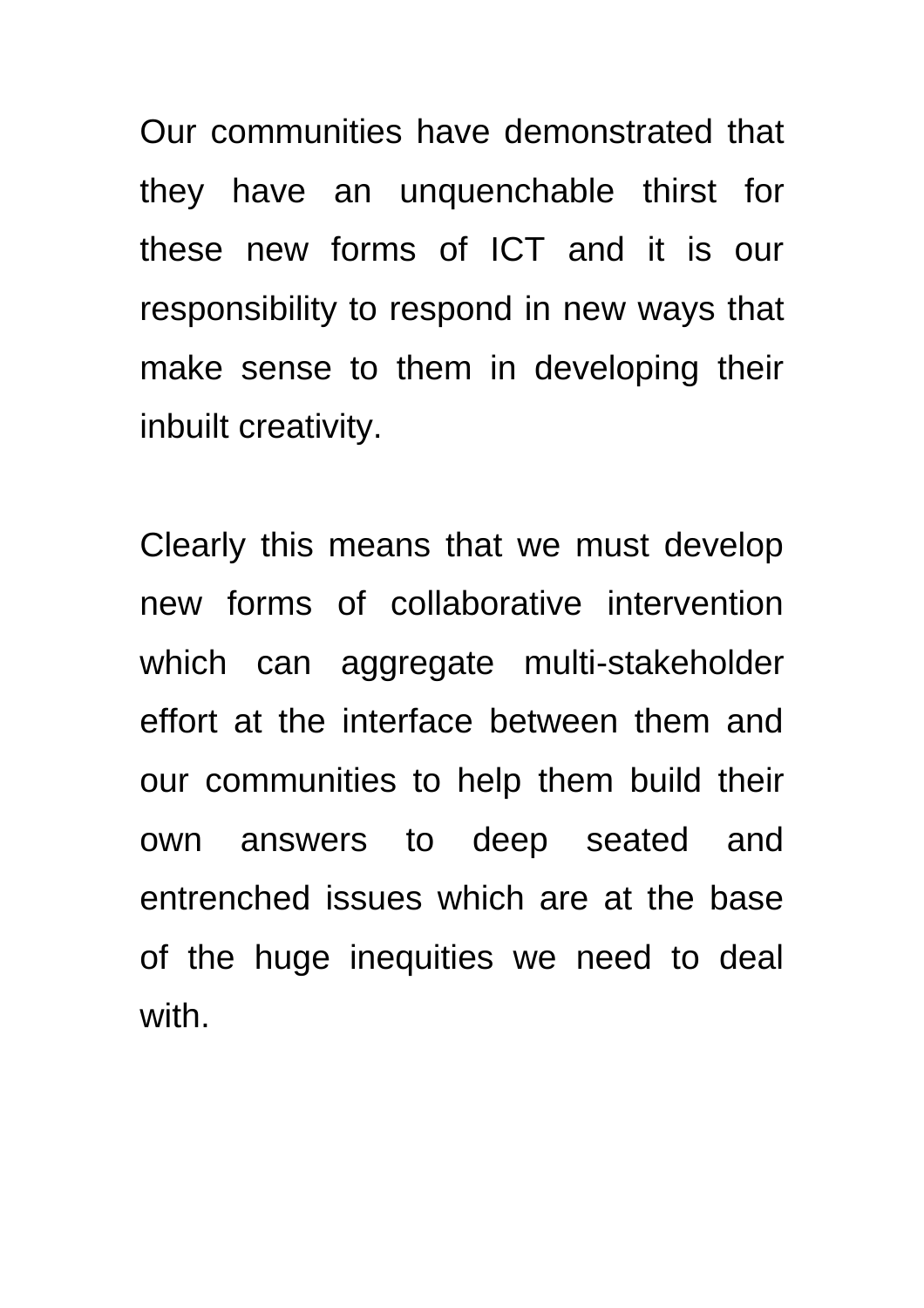We are currently piloting this approach in six provinces in South Africa and we are very encouraged by the response, which now involves more than 50 organisations across Government, State Owned Enterprises, Business, Education, Civil Society, donor agencies and donor countries and international agencies.

Our initial feedback and evaluation from across these bodies has been more than encouraging and we are finding that everybody wants us to provide strategic leadership and legitimacy in this space.